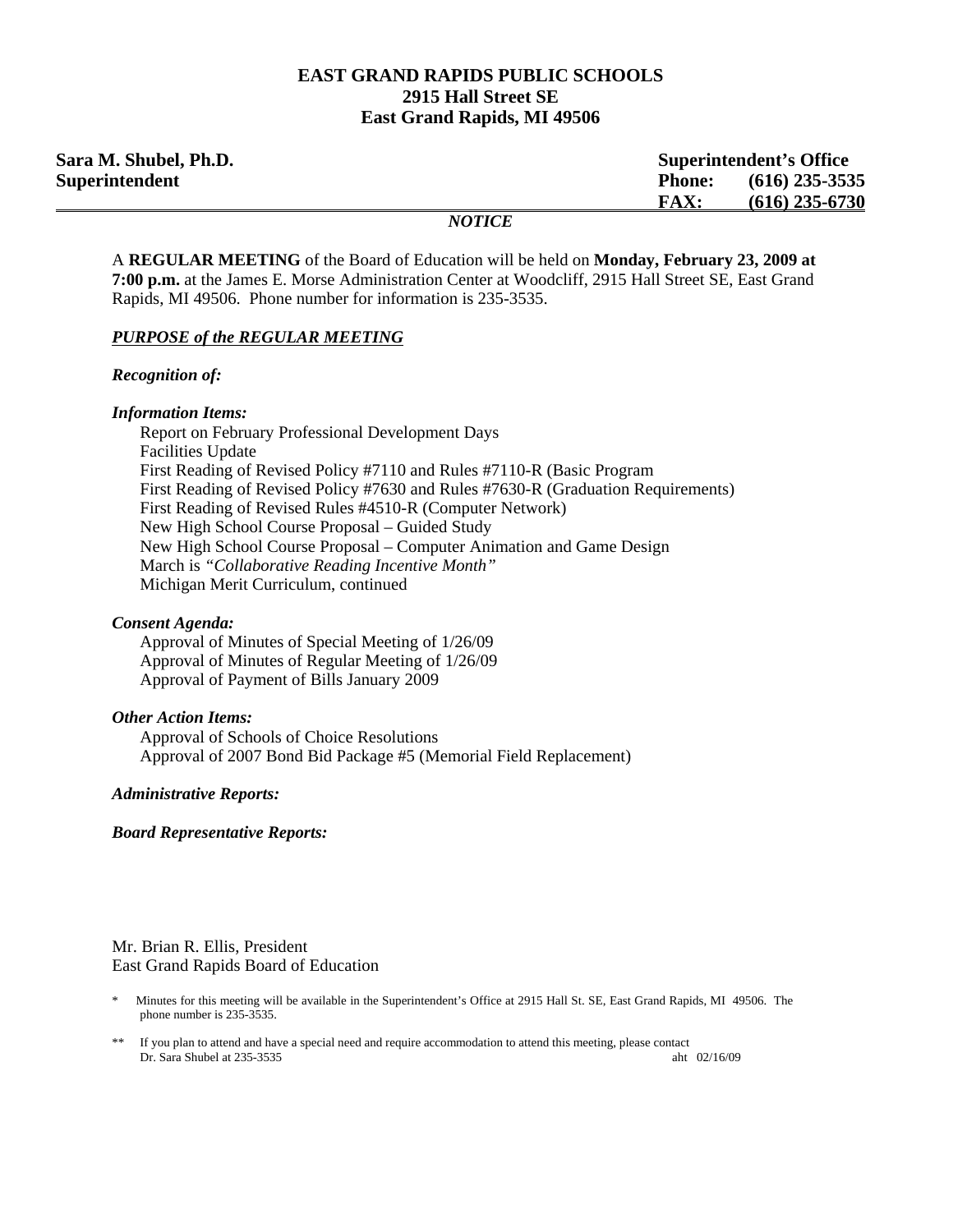# *Our Mission*

## *Educating and inspiring each student to navigate successfully*

## *in a global community.*

## EAST GRAND RAPIDS PUBLIC SCHOOLS Kent County, Michigan

## **REGULAR Meeting of the East Grand Rapids Board of Education**

The James E. Morse Administration Center at Woodcliff , 2915 Hall Street, SE

Grand Rapids, MI 49506. Phone 616-235-3535.

## **Monday, February 23, 2009**

**7:00 p.m.**

## **AGENDA**

- 1. Meeting Called to Order
- 2. Acknowledgment of Guests
- 3. Public Comments
- 4. Board Secretary's Report Communications to and from the Board Mrs. Trierweiler
- 5. High School Student Council President's Report Mr. Sam Wohns
- 6. EGREA President's Report Mrs. Nancy McSkimming

### *Information Items:*

- 7. Report on February Professional Development Days Mrs. Jeanne Glowicki and Mr. Doug Jenkins
- 8. Facilities Update Mr. Steve Edison
- 9. First Reading of Revised Policy #7110 and Rules #7110-R (Basic Program) (Enclosure #9) Mrs. Jeanne Glowicki
- 10. First Reading of Revised Policy #7630 and Rules #7630-R (Graduation Requirements) (Enclosure #10) Mrs. Jeanne Glowicki
- 11. First Reading of Revised Rules #4510-R (Computer Network) (Enclosure #11) Mr. Doug Jenkins
- 12. New High School Course Proposal Guided Study (Enclosure #12) Mrs. Jeanne Glowicki and Mrs. Kara Green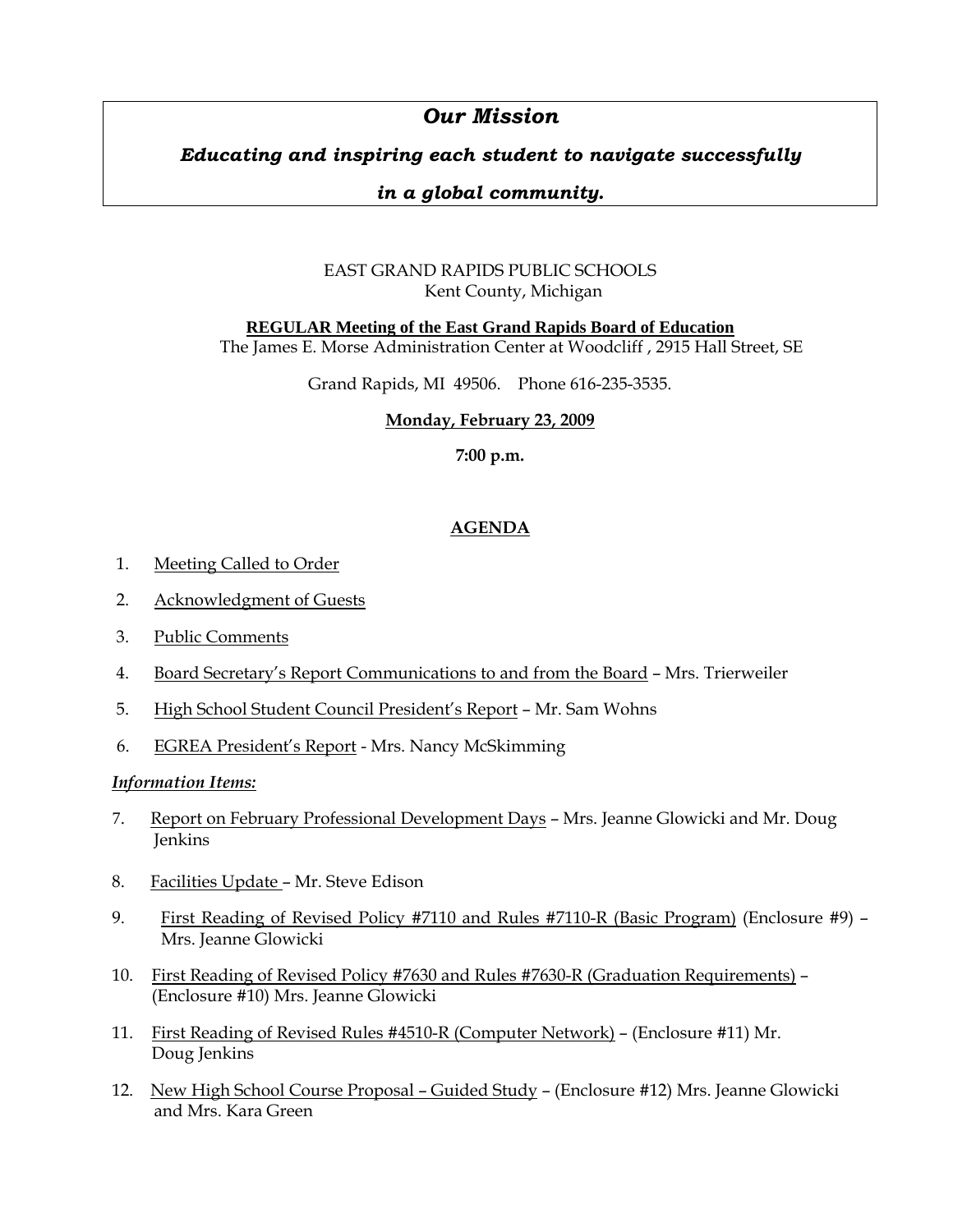- 13. New High School Course Proposal Computer Animation and Game Design (Enclosure #13) Mrs. Jeanne Glowicki and Mr. Patrick Reed
- 14. March is "*Collaborative Reading Incentive Month*" (Enclosure #14) Mrs. Jeanne Glowicki, Mrs. Susan McCaffrey, Ms. Dawn Lewis and Ms. Michelle Minerd
- 15. Michigan Merit Curriculum Continued (Enclosure #15) Mrs. Jeanne Glowicki

### *Action Items - Consent Agenda:*

- Background: In order to save time during the meeting, we are using a Consent Agenda. Items in the Consent Agenda include those that are routine or have been previously discussed by the Board of Education. Any Board Member may request to have any item removed for a separate discussion and vote.
- Recommendation: Motion to approve items in the Consent Agenda Numbers 16 through  $18$ .
- 16. Approval of Minutes of SPECIAL MEETING of 1/26/09 (Enclosure #16)
- 17. Approval of Minutes of REGULAR MEETING of 1/26/09 (Enclosure #17)
- 18. Approval of Payment of Bills for January 2009 (Enclosure #18)

### *Other Action Items:*

19. Approval of the Schools of Choice Resolutions for 2009-2010

 East Grand Rapids Public Schools has participated in the Kent Intermediate School District Collaborative Schools of Choice Program since its inception in the 1996-97 school year.

- A. Approval of a Resolution to Opt Out of Section 105 (Enclosure #19A)
	- Background: East Grand Rapids Public Schools has opted out of the State Choice Plan since the inception of the KISD Collaborative Schools of Choice Plan in the 1996-97 school year.
	- Recommendation: Motion to pass a resolution to exercise the option permitted by Section 105 of the State School Aid Act of 1979, as amended by Public Act 300 of 1996, to not accept Section 105 applications of non-resident students from outside our district, for purposes of operating an intermediate school district-wide schools of choice program in accordance with Section 105 for the 2009-10 school year.
	- B. Approval of a Resolution to Opt Out of Section 105c (Enclosure #19B)
		- Background: In accordance with Section 105c as permitted in the State School Aid Act, Public Act 119 of 1999, as amended by Public Act 297 of 2000, it is recommended that East Grand Rapids Public Schools not accept applications for enrollment from residents of contiguous intermediate school districts for the 2009-10 school year.